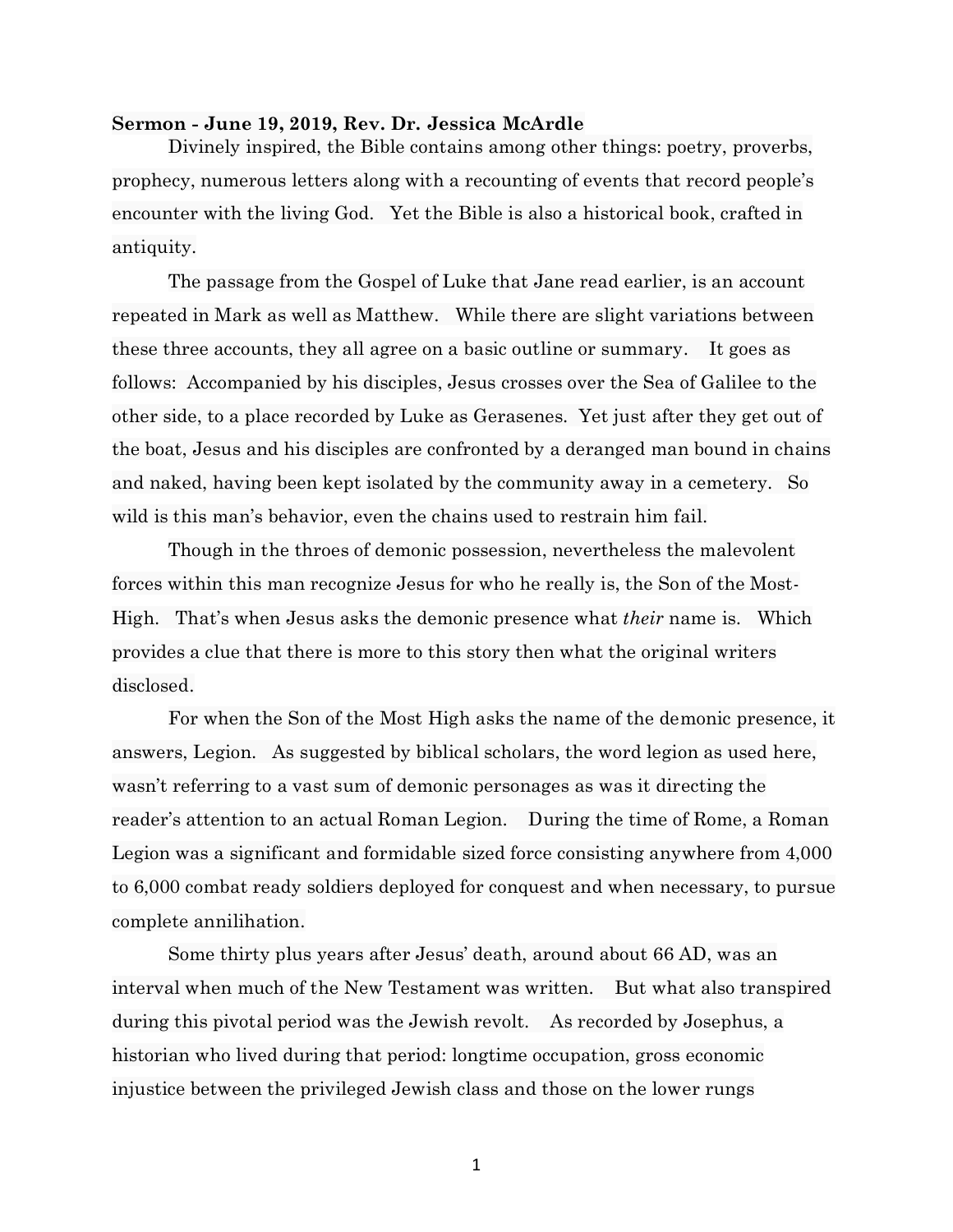combined with internal factions within the Jewish population itself was what led to the bloody conflict. And the site where the first rebellion took place, followed by a fierce crackdown and savage carnage committed by the Roman Legion, was none other than Gerasenes.

Thus, today's text presents us with a question, one within scripture itself and as mirrored in the world. "Is this passage just about Jesus healing a man in the grips of a maniacal possession? Or is this account speaking to us at a deeper level, directing our attention to the upheaval within ourselves and our world?

Writes one\*, "Sometimes the fear we live with is more tolerable than the peace we can't imagine."

Today is also Juneteenth. Juneteenth, or the 19th of June, commemorates what occurred in Galveston, Texas on June 19, 1865. Two and half years earlier, Abraham Lincoln had enacted the Emancipation Proclamation – freeing all those enslaved. However, many slaveowners in the south headed west for Texas given the absence of Union soldiers there, thereby denying thousands of enslaved people the freedom that the Emancipation Proclamation had granted them. Perhaps the crueler irony is that the bitter narrative of slavery and Jim Crow and Juneteenth continue to be repressed in many corners. History has a way of repeating itself.

"Sometimes the fear we know is more is more tolerable than the peace we can't imagine."

Towards the end of today's scripture reading AND after Jesus had fully rehabilitated the man, the town folk insisted he leave. Previously, the possessed man had been deranged, even violent. Now he was calm, centered and fully restored. Yet the people were even more fearful of his sanity and equanimity than they were of his violent behavior.

Just prior to his arrest, Jesus said these words to his disciples when seeking to console them given his imminent death. He said, "Peace I leave with you; my peace I give to you. But the peace I give is not as the world gives."

When speaking of the peace that the world offers, there is the peace of the empire…as the uneasy peace that ancient Rome offered, Pax Romana. By crushing

2